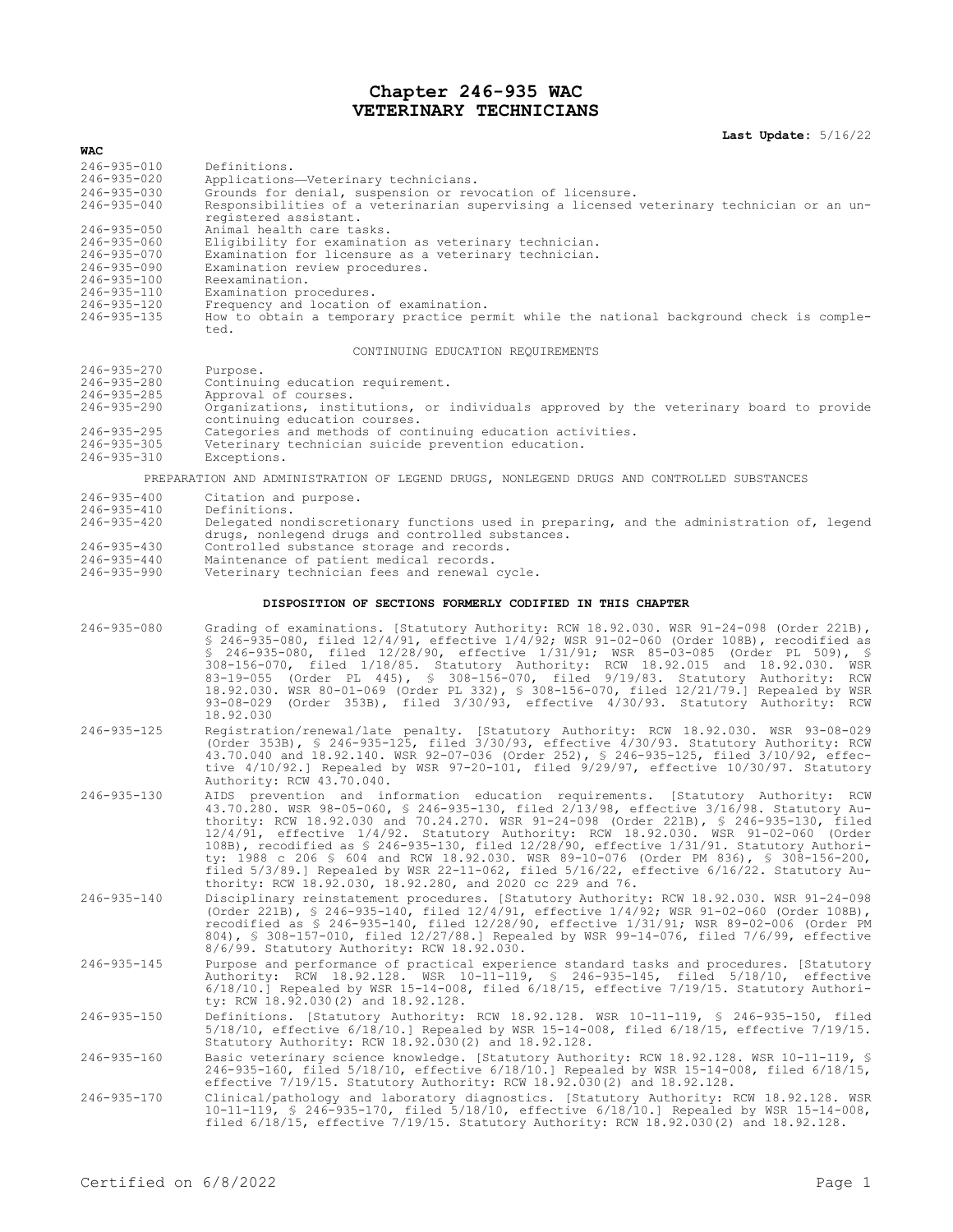| $246 - 935 - 180$ | Hospital standard operating procedures, instruments, and equipment. [Statutory Authority:<br>RCW 18.92.128. WSR 10-11-119, § 246-935-180, filed 5/18/10, effective 6/18/10.] Repealed<br>by WSR 15-14-008, filed 6/18/15, effective 7/19/15. Statutory Authority: RCW 18.92.030(2)<br>and 18.92.128.      |
|-------------------|-----------------------------------------------------------------------------------------------------------------------------------------------------------------------------------------------------------------------------------------------------------------------------------------------------------|
| $246 - 935 - 190$ | Anesthesia and emergency procedures. [Statutory Authority: RCW 18.92.128. WSR 10-11-119,<br>\$ 246-935-190, filed 5/18/10, effective 6/18/10.1 Repealed by WSR 15-14-008, filed<br>6/18/15, effective 7/19/15. Statutory Authority: RCW 18.92.030(2) and 18.92.128.                                       |
| $246 - 935 - 200$ | Pharmacy. [Statutory Authority: RCW 18.92.128. WSR 10-11-119, § 246-935-200, filed<br>$5/18/10$ , effective $6/18/10.$ Repealed by WSR 15-14-008, filed $6/18/15$ , effective $7/19/15$ .<br>Statutory Authority: RCW 18.92.030(2) and 18.92.128.                                                         |
| $246 - 935 - 210$ | Public health, infectious diseases, and zoonosis. [Statutory Authority: RCW 18.92.128.<br>WSR 10-11-119, § 246-935-210, filed 5/18/10, effective 6/18/10.] Repealed by WSR<br>15-14-008, filed 6/18/15, effective 7/19/15. Statutory Authority: RCW 18.92.030(2) and<br>18.92.128.                        |
| $246 - 935 - 220$ | Dental. [Statutory Authority: RCW 18.92.128. WSR 10-11-119, \$ 246-935-220, filed 5/18/10,<br>effective 6/18/10.] Repealed by WSR 15-14-008, filed 6/18/15, effective 7/19/15. Statuto-<br>ry Authority: RCW 18.92.030(2) and 18.92.128.                                                                  |
| $246 - 935 - 230$ | Imaging equipment and techniques. [Statutory Authority: RCW 18.92.128. WSR 10-11-119, §<br>246-935-230, filed 5/18/10, effective 6/18/10.1 Repealed by WSR 15-14-008, filed 6/18/15,<br>effective 7/19/15. Statutory Authority: RCW 18.92.030(2) and 18.92.128.                                           |
| $246 - 935 - 235$ | Supervised practical experience and unlicensed practice. [Statutory Authority: RCW<br>18.92.128. WSR 10-11-119, § 246-935-235, filed 5/18/10, effective 6/18/10.] Repealed by<br>WSR 15-14-008, filed 6/18/15, effective 7/19/15. Statutory Authority: RCW 18.92.030(2)<br>and 18.92.128.                 |
| $246 - 935 - 240$ | Trainee. [Statutory Authority: RCW 18.92.128. WSR 10-11-119, § 246-935-240, filed<br>$5/18/10$ , effective $6/18/10$ . Repealed by WSR 15-14-008, filed $6/18/15$ , effective $7/19/15$ .<br>Statutory Authority: RCW 18.92.030(2) and 18.92.128.                                                         |
| $246 - 935 - 250$ | Supervising veterinarian's attestation. [Statutory Authority: RCW 18.92.128. WSR<br>10-11-119, § 246-935-250, filed 5/18/10, effective 6/18/10.1 Repealed by WSR 15-14-008,<br>filed $6/18/15$ , effective $7/19/15$ . Statutory Authority: RCW 18.92.030(2) and 18.92.128.                               |
| $246 - 935 - 255$ | Forms. [Statutory Authority: RCW 18.92.128. WSR 10-11-119, § 246-935-255, filed 5/18/10,<br>effective 6/18/10.] Repealed by WSR 15-14-008, filed 6/18/15, effective 7/19/15. Statuto-<br>ry Authority: RCW 18.92.030(2) and 18.92.128.                                                                    |
| $246 - 935 - 300$ | Self-study continuing veterinary technician education activities. [Statutory Authority:<br>RCW 18.92.030 and 2007 c 235. WSR 08-20-126, § 246-935-300, filed 10/1/08, effective<br>$11/1/08.$ Repealed by WSR 20-04-027, filed $1/28/20$ , effective $2/28/20$ . Statutory Authori-<br>ty: RCW 18.92.030. |

**WAC 246-935-010 Definitions.** (1) "Anesthesia maintenance" means maintaining adequate depth of anesthesia through control of the amount and type of drug(s) delivered to the animal patient.

(2) "Anesthesia monitoring" means measuring, reporting, and recording vital signs.

(3) "Direct supervision" means the veterinary supervisor is on the premises, is quickly and easily available and the animal patient has been examined by a veterinarian at such times as acceptable veterinary medical practice requires, consistent with the particular delegated animal health care task.

(4) "Emergency" means that the animal patient has a life-threatening condition where immediate treatment is necessary to sustain life or avoid significant injury and morbidity.

(5) "Immediate supervision" means the supervisor is in audible and visual range of the animal patient and the person treating the patient.

(6) "Indirect supervision" means the supervisor is not on the premises, but has given either written or oral instructions for treatment of the animal patient and the animal patient has been examined by a veterinarian at such times as acceptable veterinary medical practice requires, consistent with the particular delegated animal health care task and the animal patient is not anesthetized.

(7) "Licensed veterinary technician" means any person who has met the requirements of RCW 18.92.015 and who is licensed as required by chapter 18.92 RCW.

(8) "Supervisor" means a veterinarian or a licensed veterinary technician.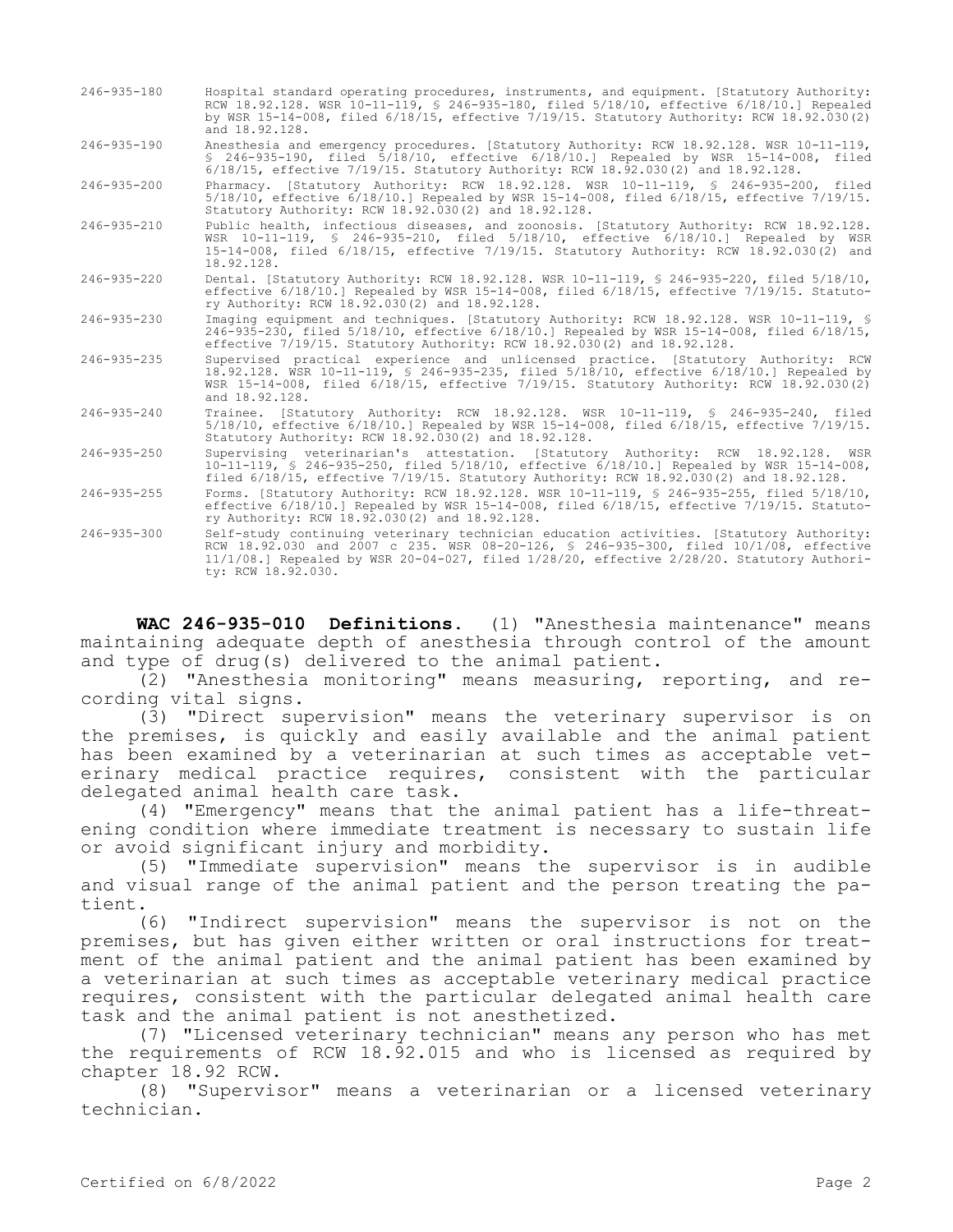(9) "Unregistered assistant" means any individual who is not a veterinary technician or veterinarian.

(10) "Veterinarian" means a person authorized by chapter 18.92 RCW to practice veterinary medicine in the state of Washington.

(11) "Veterinary medical facility" is any premises, unit, structure or vehicle where any animal patient is received and/or confined, in order to provide veterinary medicine, surgery, or dentistry as defined in RCW 18.92.010.

[Statutory Authority: RCW 18.92.030, 18.92.125. WSR 09-15-120, § 246-935-010, filed 7/17/09, effective 8/17/09. Statutory Authority: RCW 18.92.030 and 2007 c 235. WSR 08-11-099, § 246-935-010, filed 5/20/08, effective 6/20/08. Statutory Authority: RCW 18.92.030. WSR 02-10-135, § 246-935-010, filed 5/1/02, effective 6/1/02; WSR 91-24-098 (Order 221B), § 246-935-010, filed 12/4/91, effective 1/4/92; WSR 91-02-060 (Order 108B), recodified as § 246-935-010, filed 12/28/90, effective 1/31/91. Statutory Authority: RCW 18.92.015 and 18.92.030. WSR 83-19-055 (Order PL 445), § 308-156-010, filed 9/19/83. Statutory Authority: RCW 18.92.030. WSR 80-01-069 (Order PL 332), § 308-156-010, filed 12/21/79.]

**WAC 246-935-020 Applications—Veterinary technicians.** Applications for licensure as a veterinary technician shall be made on forms prepared by the secretary of the department of health and submitted to the department of health. Applications must be received at least sixty days prior to the scheduled examination. The application, in addition to the required fee, must be accompanied by satisfactory evidence of experience and/or official transcripts or other evidence of completion of educational courses approved by the board. The application shall be signed by the applicant. When the application and the accompanying evidence are found satisfactory, the secretary shall notify the applicant of eligibility to be scheduled for the veterinary technician examination.

[Statutory Authority: RCW 18.92.030 and 2007 c 235. WSR 08-11-099, § 246-935-020, filed 5/20/08, effective 6/20/08. Statutory Authority: RCW 18.92.030. WSR 02-10-135, § 246-935-020, filed 5/1/02, effective 6/1/02; WSR 92-02-057 (Order 233B), § 246-935-020, filed 12/30/91, effective 1/30/92; WSR 91-02-060 (Order 108B), recodified as § 246-935-020, filed 12/28/90, effective 1/31/91. Statutory Authority: RCW 18.92.015 and 18.92.030. WSR 83-19-055 (Order PL 445), § 308-156-020, filed 9/19/83. Statutory Authority: RCW 18.92.030. WSR 80-01-069 (Order PL 332), § 308-156-020, filed 12/21/79.]

**WAC 246-935-030 Grounds for denial, suspension or revocation of licensure.** The board may suspend, revoke or deny the issuance or renewal of license of any veterinary technician and file its decision in the secretary's office if the veterinary technician:

(1) Has employed fraud or misrepresentation in applying for or obtaining the license;

(2) Has within ten years prior to the date of application been found guilty of a criminal offense relating to the practice of veterinary medicine, surgery and dentistry, including, but not limited to: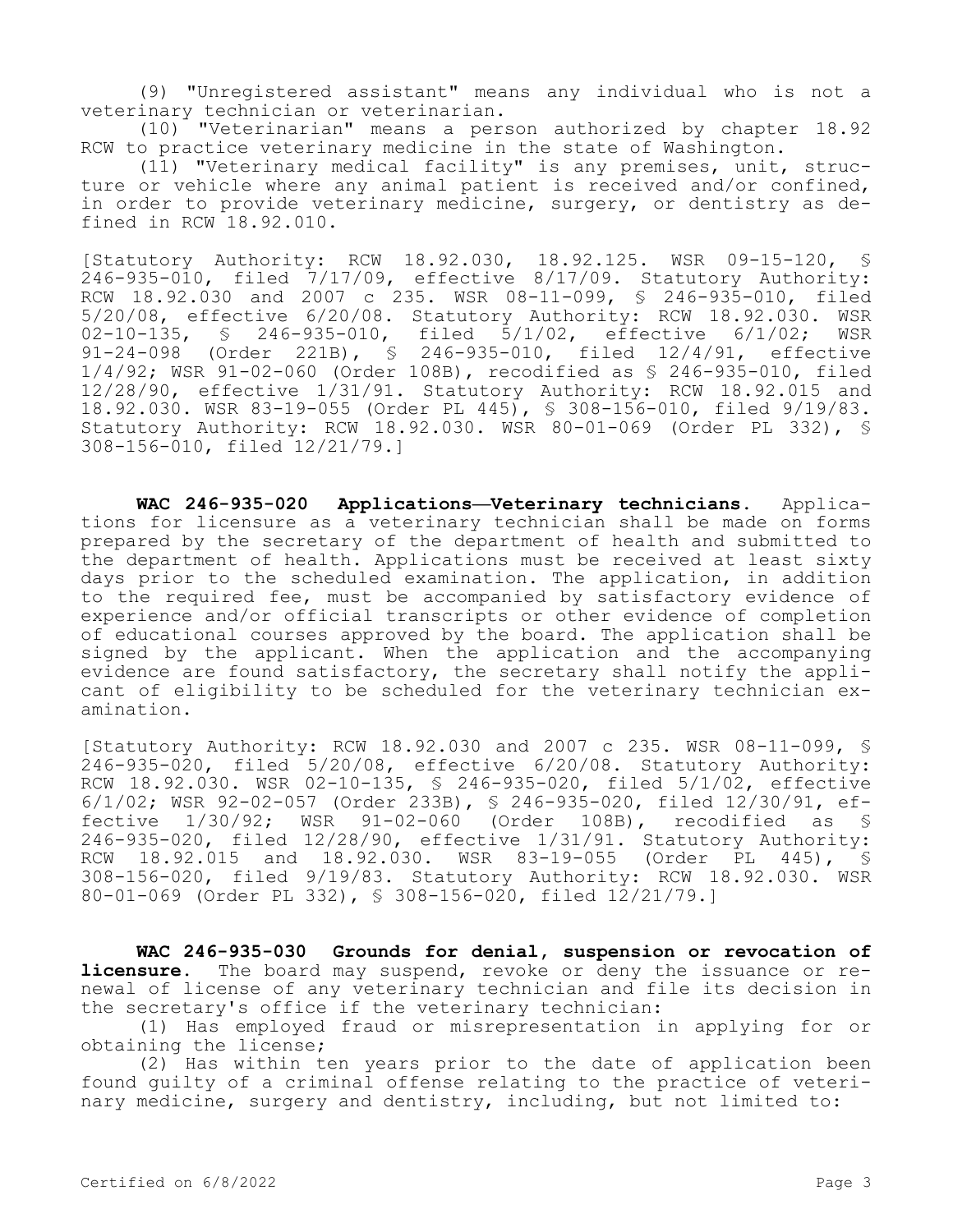(a) Any violation of the Uniform Controlled Substances Act or the Legend Drug Act;

(b) Chronic inebriety;

(c) Cruelty to animals;

(3) Has violated or attempted to violate any provision of chapter 18.92 RCW or any rule or requlation adopted pursuant to that chapter;

(4) Has assisted, abetted or conspired with another person to violate chapter 18.92 RCW, or any rule or regulation adopted under that chapter;

(5) Has performed any animal health care service not authorized by WAC 246-935-040 or 246-935-050.

[Statutory Authority: RCW 18.92.030 and 2007 c 235. WSR 08-11-099, § 246-935-030, filed 5/20/08, effective 6/20/08. Statutory Authority: RCW 18.92.030. WSR 02-10-135, § 246-935-030, filed 5/1/02, effective 6/1/02; WSR 91-24-098 (Order 221B), § 246-935-030, filed 12/4/91, effective 1/4/92; WSR 91-02-060 (Order 108B), recodified as § 246-935-030, filed 12/28/90, effective 1/31/91. Statutory Authority: RCW 18.92.015 and 18.92.030. WSR 83-19-055 (Order PL 445), § 308-156-030, filed 9/19/83. Statutory Authority: RCW 18.92.030. WSR 80-01-069 (Order PL 332), § 308-156-030, filed 12/21/79.]

**WAC 246-935-040 Responsibilities of a veterinarian supervising a licensed veterinary technician or an unregistered assistant.** (1) A veterinarian must not delegate:

(a) To any licensed veterinary technician the performance of any animal health care services not authorized by WAC 246-935-040 or 246-935-050.

(b) To any unregistered assistant the performance of any animal health care services not authorized by WAC 246-935-040 or 246-935-050.

(2) The supervising veterinarian shall:

(a) Have legal responsibility for the health, safety and welfare of the animal patient which the licensed veterinary technician or unregistered assistant serves.

(b) Delegate animal health care tasks only if the licensed veterinary technician or unregistered assistant is qualified to perform the task, and the task is not precluded by the medical condition of the animal patient.

(c) Use the level of supervision required for a specific task.

(d) Make all decisions relating to the diagnosis, treatment, management, and future disposition of an animal patient.

(e) Limit the number of unregistered assistants under indirect supervision to that which is appropriate for the circumstances.

(f) Allow licensed veterinary technicians and unregistered assistants the right and responsibility to refuse to perform duties they are not legally or technically able to perform.

(3) A supervising veterinarian shall examine the animal patient prior to the delegation of any animal health care task to either a licensed veterinary technician or unregistered assistant. The examination of the animal patient must be conducted at the times and in the manner consistent with veterinary medicine practice, and the particular delegated animal health care task.

(4) If a licensed veterinary technician is authorized to provide supervision for an unregistered assistant performing a specified health care task, the licensed veterinary technician shall be under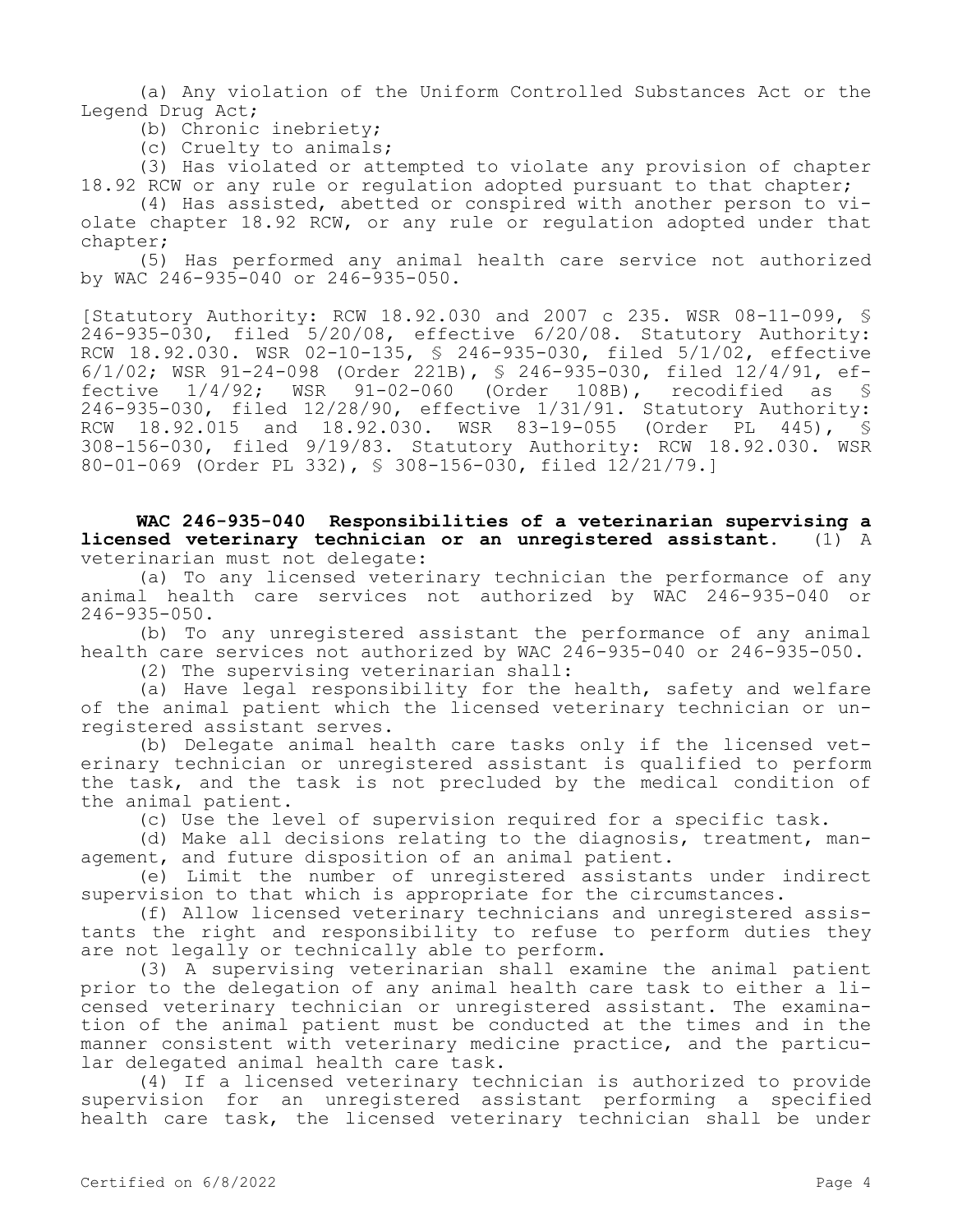the same degree of supervision by the veterinarian, as if the licensed veterinary technician were performing the task.

[Statutory Authority: RCW 18.92.030, 18.92.125. WSR 09-15-120, § 246-935-040, filed 7/17/09, effective 8/17/09. Statutory Authority: RCW 18.92.030. WSR 02-02-046, § 246-935-040, filed 12/27/01, effective 1/27/02; WSR 92-02-057 (Order 233B), § 246-935-040, filed 12/30/91, effective 1/30/92; WSR 91-24-098 (Order 221B), § 246-935-040, filed 12/4/91, effective 1/4/92; WSR 91-02-060 (Order 108B), recodified as § 246-935-040, filed 12/28/90, effective 1/31/91. Statutory Authority: RCW 18.92.015 and 18.92.030. WSR 83-19-055 (Order PL 445), § 308-156-045, filed 9/19/83.]

**WAC 246-935-050 Animal health care tasks.** No individual, other than a licensed veterinary technician, may advertise or offer her/his services in a manner calculated to lead others to believe that she/he is a trained or licensed veterinary technician.

(1) Licensed veterinary technicians and unregistered assistants are prohibited from performing the following activities:

- (a) Surgery except as outlined below;
- (b) Diagnosis and prognosis;
- (c) Prescribing drugs, medication or appliances;

(d) Initiation of treatment without prior instruction by a veterinarian except as outlined under emergency animal care.

(2) Immediate supervision. Unregistered assistants are not authorized to perform the tasks in this section. A licensed veterinary technician may perform the following tasks only under the immediate supervision of a veterinarian: Dental extractions.

(3) Direct supervision. Unregistered assistants are not authorized to perform the tasks in this section. A licensed veterinary technician may perform the following tasks only under the direct supervision of a veterinarian:

(a) Anesthesia:

- (i) Induction, including preanesthesia;
- (ii) Maintenance;
- (iii) Monitoring.
- (b) Application of casts and splints;
- (c) Floating teeth;
- (d) Intraperitoneal injections;
- (e) Blood administration;

(f) Closure, including suturing, of prepared skin wound or gingival incision;

(g) Arterial and central venous catheters.

(4) Indirect supervision. Unregistered assistants are not authorized to perform the tasks in this section. A licensed veterinary technician may perform the following tasks only under the indirect supervision of a veterinarian:

- (a) Intravenous injections into uncatheterized vein;
- (b) Centesis, including fine needle aspirates;
- (c) Unobstructed bladder catheter;
- (d) Diagnostic procedures:
- (i) Fecal analysis;
- (ii) Electrocardiograms;
- (iii) Blood pressure;
- (iv) Cytology analysis, including urinalysis and hematology;
- (v) Microbiology.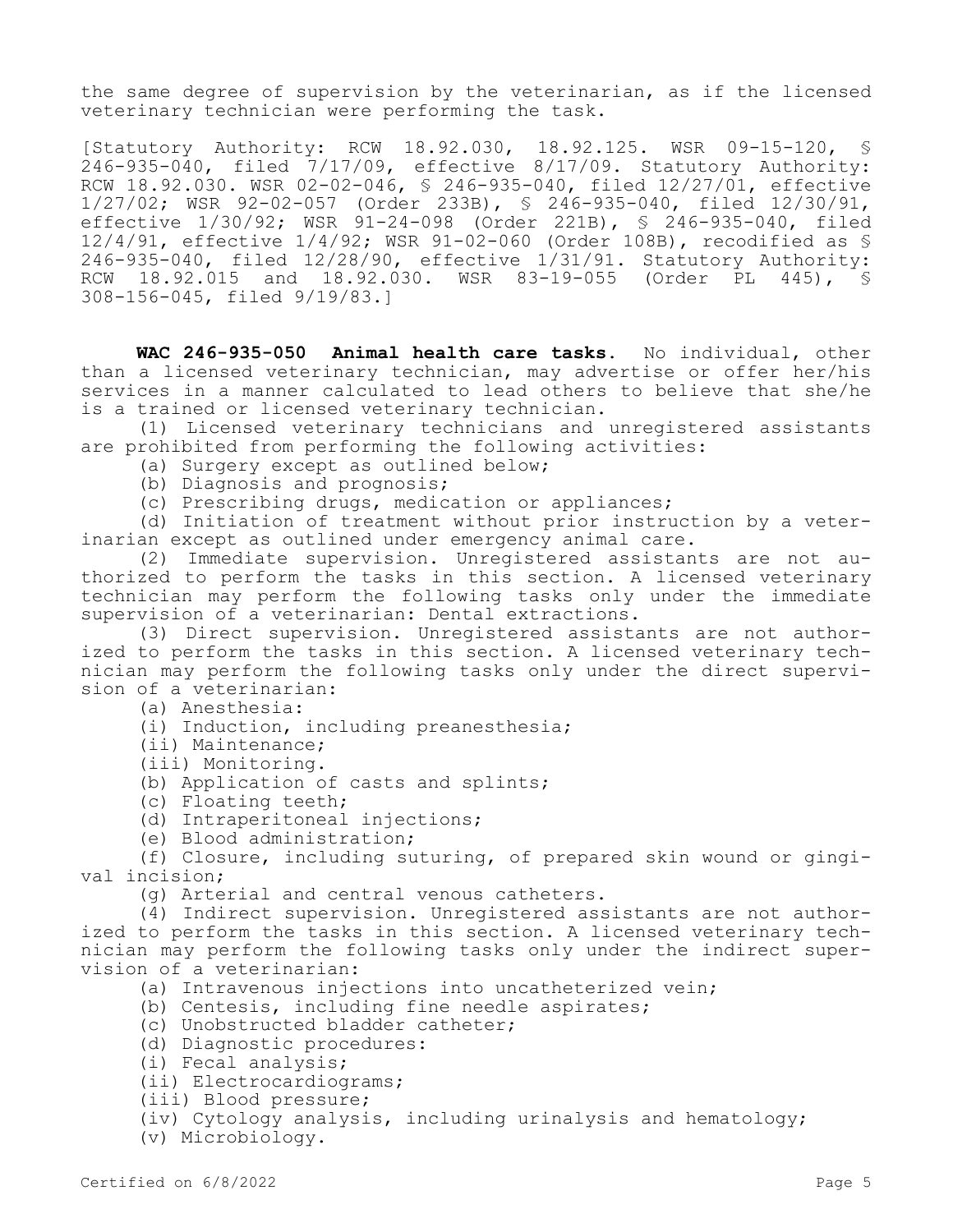(e) Placement and use of nasogastric and orogastric tubes for gavage, lavage, or reflux;

(f) Ophthalmological procedures:

(i) Tear production testing;

(ii) Topical anesthetic application;

(iii) Fluorescein staining of the cornea;

(iv) Tonometry.

(g) Tasks authorized to be performed under immediate or direct supervision for unregistered assistants, may be performed by licensed veterinary technicians under indirect supervision unless otherwise restricted.

(5) Immediate supervision for unregistered assistants. An unregistered assistant may perform the following tasks only under the immediate supervision of a veterinarian or licensed veterinary technician:

(a) Place and secure an intravenous catheter;

(b) Monitor vital signs of an anesthetized patient;

(c) Dental prophy.

(6) Direct supervision for unregistered assistant. An unregistered assistant may perform the following tasks only under the direct supervision of a veterinarian or licensed veterinary technician:

(a) Intravenous injection into catheterized vein;

(b) Vaccines (except for rabies and those diseases described in subsection (8) of this section) with the veterinarian's verification signature on an appropriate certificate;

(c) Imaging procedures;

(d) Removal of sutures, drain tubes and staples;

(e) Bandaging;

(f) Removal of exposed foreign bodies;

(g) Lab sample collection and test preparation (not evaluation) to include:

- (i) Venipuncture;
- (ii) Skin scraping.

(h) Microchip implantation;

(i) Enema;

(j) Ear flush;

(k) Perform electrocardiogram and blood pressure measurements;

(l) Intramuscular and subcutaneous injection;

(m) Massage except where regulated.

(7) Indirect supervision for unregistered assistants. An unregistered assistant must always be under the indirect supervision of a veterinarian or licensed veterinary technician, except as listed in subsections (5) and (6) of this section. Tasks not specifically listed or otherwise restricted may be performed by a licensed veterinary technician or unregistered assistant under the indirect supervision of a veterinarian.

(8) Veterinary biologics. Licensed veterinary technicians and unregistered assistants may only administer veterinary biologics for rabies and those diseases listed in WAC 16-42-026(1) under the direct supervision of a veterinarian.

(9) Rabies vaccinations require an appropriate rabies certificate. The certificate is considered part of the medical record and must contain at least the following information:

(a) Owner's name, address, and telephone number;

(b) Species age, breed, sex, size, name, and predominant colors/ markings;

(c) Month, day, and year of vaccination;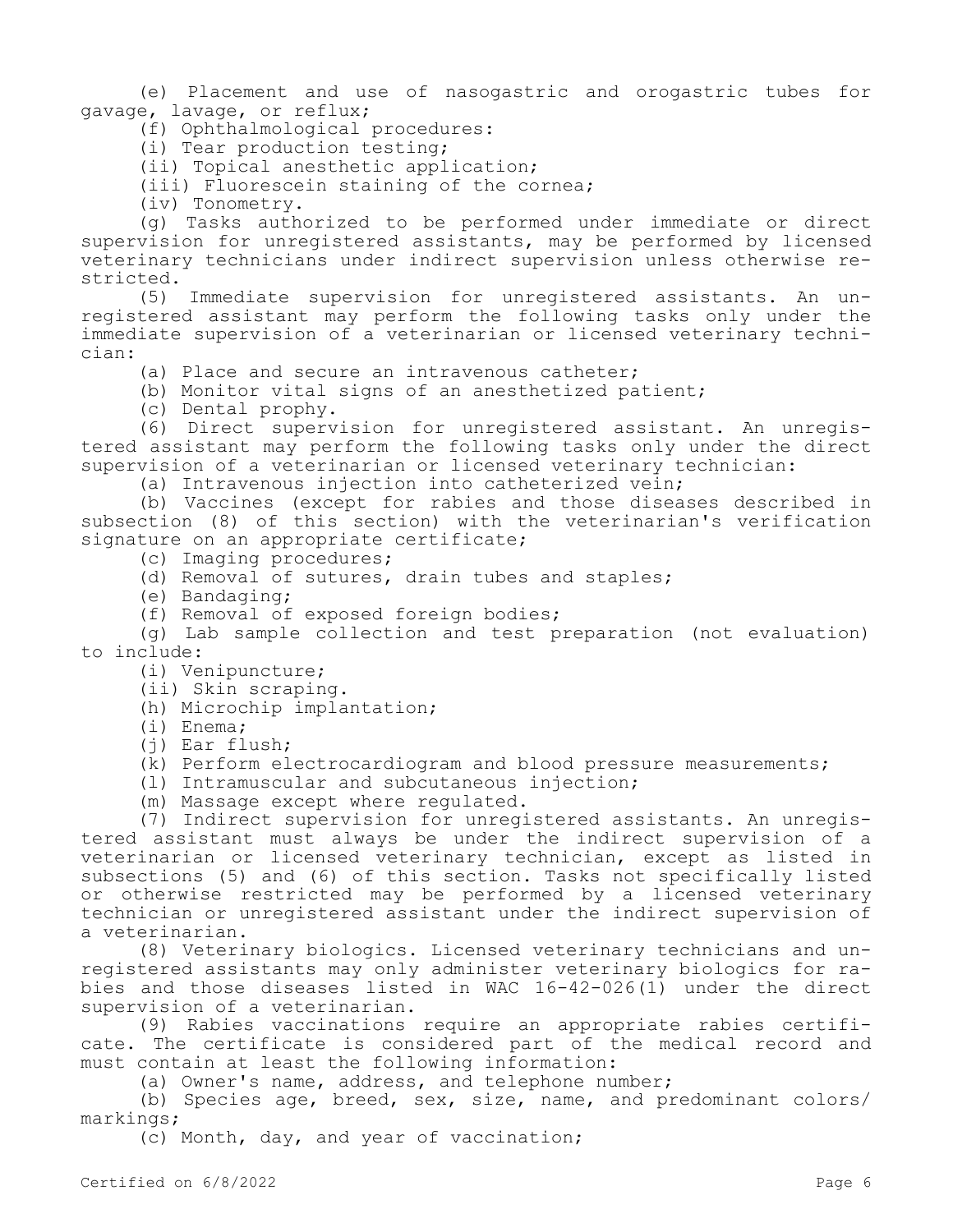(d) Month, day, and year of next vaccination due date;

(e) Product name and identification of manufacturer;

(f) Effective date of vaccine, example: One year, three years;

(g) Vaccine serial or lot number; and

(h) Veterinarian's name, license number, address, and signature.

(10) To be authorized to dispense pharmaceuticals, unregistered assistants must be registered as a veterinary medication clerk under chapter 246-937 WAC.

(11) Emergency animal care. Under conditions of an emergency, a licensed veterinary technician and unregistered assistant may render certain life saving aid to an animal patient.

(a) A licensed veterinary technician may:

(i) Apply emergency cardiopulmonary resuscitation and first-aid procedures and all tasks as listed in subsections (3), (4), (5), and (6) of this section;

(ii) Administer pharmacologic agents and parenteral fluids only after communication with a veterinarian.

(b) An unregistered assistant may:

(i) Apply noninvasive cardiopulmonary resuscitation and basic first aid procedures;

(ii) Provide other aid upon the order of a licensed veterinarian as outlined in this section.

[Statutory Authority: RCW 18.92.030. WSR 16-03-086, § 246-935-050, filed 1/20/16, effective 2/20/16. Statutory Authority: RCW 18.92.030, 18.92.125. WSR 09-15-120, § 246-935-050, filed 7/17/09, effective 8/17/09. Statutory Authority: RCW 18.92.030 and 2007 c 235. WSR 08-11-099, § 246-935-050, filed 5/20/08, effective 6/20/08. Statutory Authority: RCW 18.92.030. WSR 07-17-169, § 246-935-050, filed 8/22/07, effective 9/22/07; WSR 02-02-046, § 246-935-050, filed 12/27/01, effective 1/27/02; WSR 91-02-060 (Order 108B), recodified as § 246-935-050, filed 12/28/90, effective 1/31/91. Statutory Authority: RCW 18.92.015 and 18.92.030. WSR 83-19-055 (Order PL 445), § 308-156-050, filed 9/19/83.]

**WAC 246-935-060 Eligibility for examination as veterinary technician.** Applicants must meet one of the following criteria to be eligible for the examination.

(1) Completion of an approved postsecondary educational program for animal or veterinary technology.

(a) Completion of a program for animal or veterinary technology approved by the Committee on Veterinary Technician Education and Activities (CVTEA) of the American Veterinary Medical Association (AVMA). The board approves all institutions accredited by, and in good standing with, the AVMA.

(b) Completion of a program for animal or veterinary technology approved by the Animal Health Technologist/Veterinary Technician Program Accreditation Committee (AHT/VTPAC) of the Canadian Veterinary Medical Association (CVMA). The board approves all institutions accredited by, and in good standing with, the CVMA.

(c) Other institutions applying for board approval must meet the accreditation standards of the CVTEA. It is the responsibility of the institution to apply for approval and of a student to ascertain whether or not a school has been approved by the board.

(d) The examination may be taken no sooner than six months before graduation from the approved course of instruction.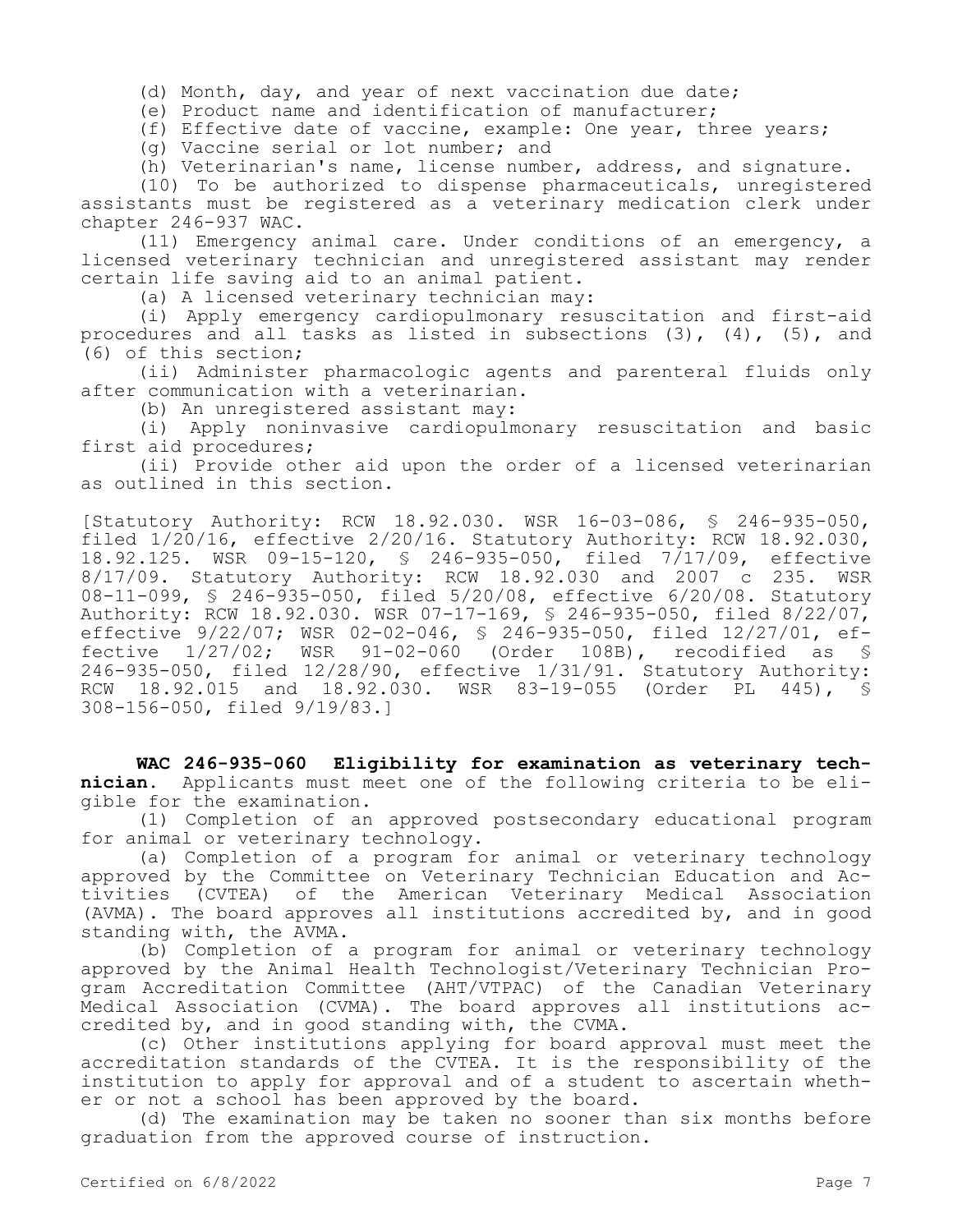(2) Graduation from a two-year curriculum in animal health or veterinary technology which is not accredited by the CVTEA or AHT/ VTPAC plus a minimum of thirty-six months of full-time experience under the supervision of a licensed veterinarian(s) who must attest to the completion of that experience.

(3) Award of a D.V.M. or V.M.D. degree or equivalent from an American Veterinary Medical Association accredited or listed college of veterinary medicine.

(4) Registration, certification, or licensure as an animal health or veterinary technician in one or more states and thirty-six months of full-time experience under the supervision of a licensed veterinarian(s).

(5) Completion of a course in veterinary technician education as a member of the United States military and completion of a tour of active duty as a veterinary technician or specialist.

[Statutory Authority: RCW 18.92.030(2) and 18.92.128. WSR 15-14-008, § 246-935-060, filed 6/18/15, effective 7/19/15. Statutory Authority: RCW 18.92.030. WSR 09-21-022, § 246-935-060, filed 10/9/09, effective 11/9/09; WSR 02-02-046, § 246-935-060, filed 12/27/01, effective 1/27/02; WSR 93-12-126 (Order 368B), § 246-935-060, filed 6/2/93, effective 7/3/93; WSR 91-24-098 (Order 221B), § 246-935-060, filed 12/4/91, effective 1/4/92; WSR 91-02-060 (Order 108B), recodified as § 246-935-060, filed 12/28/90, effective 1/31/91. Statutory Authority: RCW 18.92.015 and 18.92.030. WSR 83-19-055 (Order PL 445), § 308-156-055, filed 9/19/83.]

**WAC 246-935-070 Examination for licensure as a veterinary technician.** (1) All applicants shall be required to successfully complete the veterinary technician national examination as approved by the board, and the Washington state examination that consists of questions pertaining to the laws and rules regulating technicians.

(2) The passing criteria or score is:

(a) Criteria-referenced passing score on the national examination.

(b) Ninety percent on the Washington state examination.

[Statutory Authority: RCW 18.92.030 and 2007 c 235. WSR 08-11-099, § 246-935-070, filed 5/20/08, effective 6/20/08. Statutory Authority: RCW 18.92.030. WSR 03-11-034, § 246-935-070, filed 5/15/03, effective 6/15/03; WSR 93-08-029 (Order 353B), § 246-935-070, filed 3/30/93, effective 4/30/93; WSR 91-24-098 (Order 221B), § 246-935-070, filed 12/4/91, effective 1/4/92; WSR 91-02-060 (Order 108B), recodified as § 246-935-070, filed 12/28/90, effective 1/31/91; WSR 88-08-033 (Order PM 719), § 308-156-060, filed 4/1/88. Statutory Authority: RCW 18.92.015 and 18.92.030. WSR 83-19-055 (Order PL 445), § 308-156-060, filed 9/19/83. Statutory Authority: RCW 18.92.030. WSR 80-01-069 (Order PL 332), § 308-156-060, filed 12/21/79.]

**WAC 246-935-090 Examination review procedures.** (1) Each individual who takes the examination for licensure as a veterinary technician and does not pass the examination may request review by the board of his or her examination results. This request must be in writing and shall be received by the board within thirty days of notification of the examination results. The request shall state the reason or reasons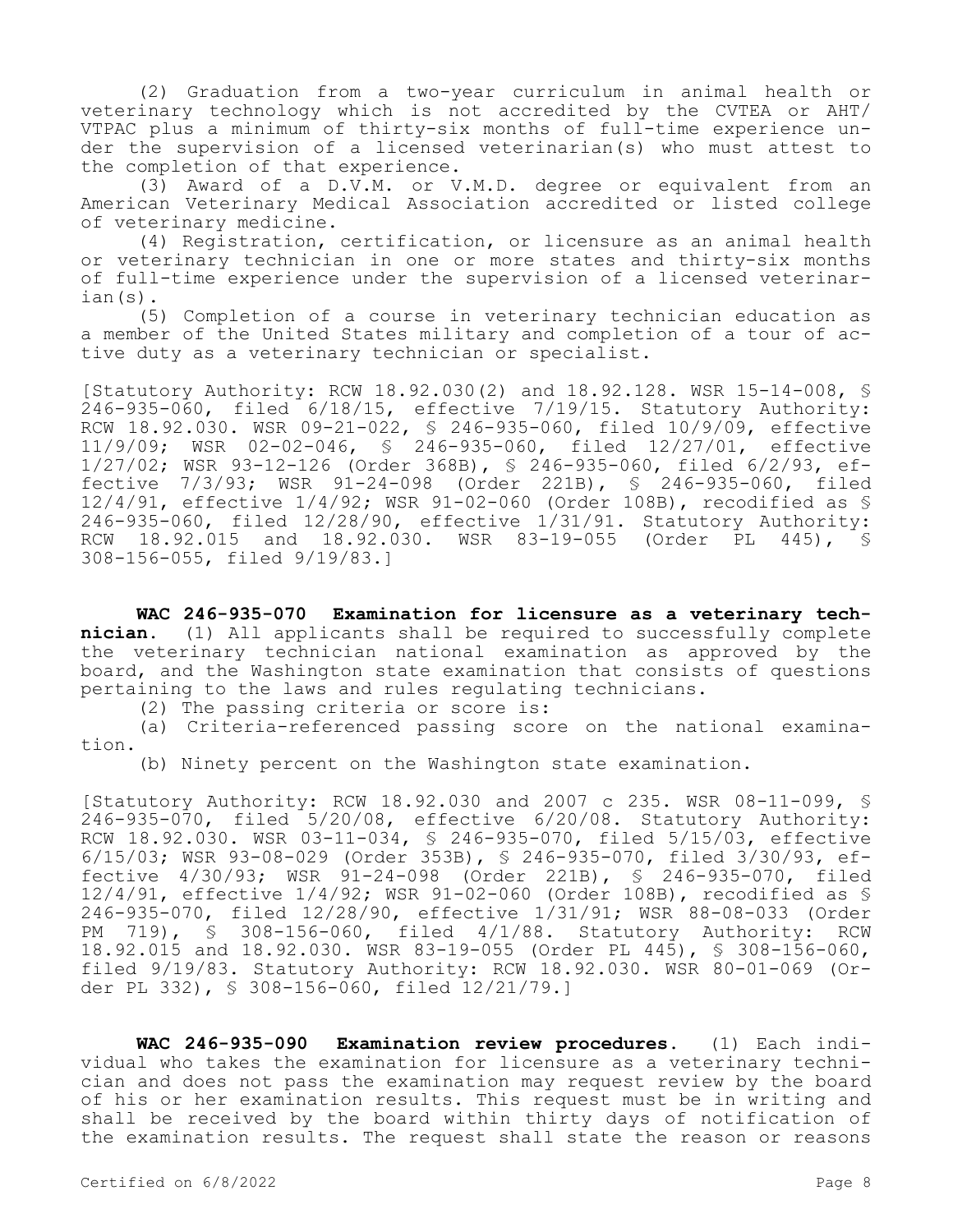the applicant feels the results of the examination should be changed. The board shall not consider any challenges to examination scores unless the total revised score could result in the issuance of a license. The board shall consider the following to be adequate reasons for consideration for review and possible modification of examination results:

(a) A showing of a significant procedural error in the examination process;

(b) Evidence of bias, prejudice or discrimination in the examination process;

(c) Other significant errors which result in substantial disadvantage to the applicant.

(2) Any applicant who is not satisfied with the result of the examination review may appeal the board's decision and may request a formal hearing before the board under the Administrative Procedure Act. The hearing shall be requested within twenty days of receipt of the result of the board's review of the examination results.

[Statutory Authority: RCW 18.92.030 and 2007 c 235. WSR 08-11-099, § 246-935-090, filed 5/20/08, effective 6/20/08. Statutory Authority: RCW 18.92.030. WSR 02-10-135, § 246-935-090, filed 5/1/02, effective 6/1/02; WSR 91-24-098 (Order 221B), § 246-935-090, filed 12/4/91, effective 1/4/92; WSR 91-02-060 (Order 108B), recodified as § 246-935-090, filed 12/28/90, effective 1/31/91; WSR 86-08-068 (Order PL 584), § 308-156-075, filed 4/1/86.]

**WAC 246-935-100 Reexamination.** An applicant who has failed the veterinary technician examination may apply for reexamination.

[Statutory Authority: RCW 18.92.030. WSR 02-10-135, § 246-935-100, filed 5/1/02, effective 6/1/02; WSR 91-24-098 (Order 221B), § 246-935-100, filed 12/4/91, effective 1/4/92; WSR 91-02-060 (Order 108B), recodified as § 246-935-100, filed 12/28/90, effective 1/31/91. Statutory Authority: RCW 18.92.015 and 18.92.030. WSR 83-19-055 (Order PL 445), § 308-156-080, filed 9/19/83. Statutory Authority: RCW 18.92.030. WSR 80-01-069 (Order PL 332), § 308-156-080, filed 12/21/79.]

**WAC 246-935-110 Examination procedures.** Failure to follow written or oral instructions relative to the conduct of the examination, including termination times of the examination, shall be considered grounds for expulsion from the examination.

[Statutory Authority: RCW 18.92.030. WSR 91-24-098 (Order 221B), § 246-935-110, filed 12/4/91, effective 1/4/92; WSR 91-02-060 (Order 108B), recodified as § 246-935-110, filed 12/28/90, effective 1/31/91; WSR 88-08-033 (Order PM 719), § 308-156-090, filed 4/1/88. Statutory Authority: RCW 18.92.015 and 18.92.030. WSR 83-19-055 (Order PL 445), § 308-156-090, filed 9/19/83. Statutory Authority: RCW 18.92.030. WSR 80-01-069 (Order PL 332), § 308-156-090, filed 12/21/79.]

**WAC 246-935-120 Frequency and location of examination.** (1) The examination for veterinary technicians shall be given at least once a year at times and places authorized by the secretary.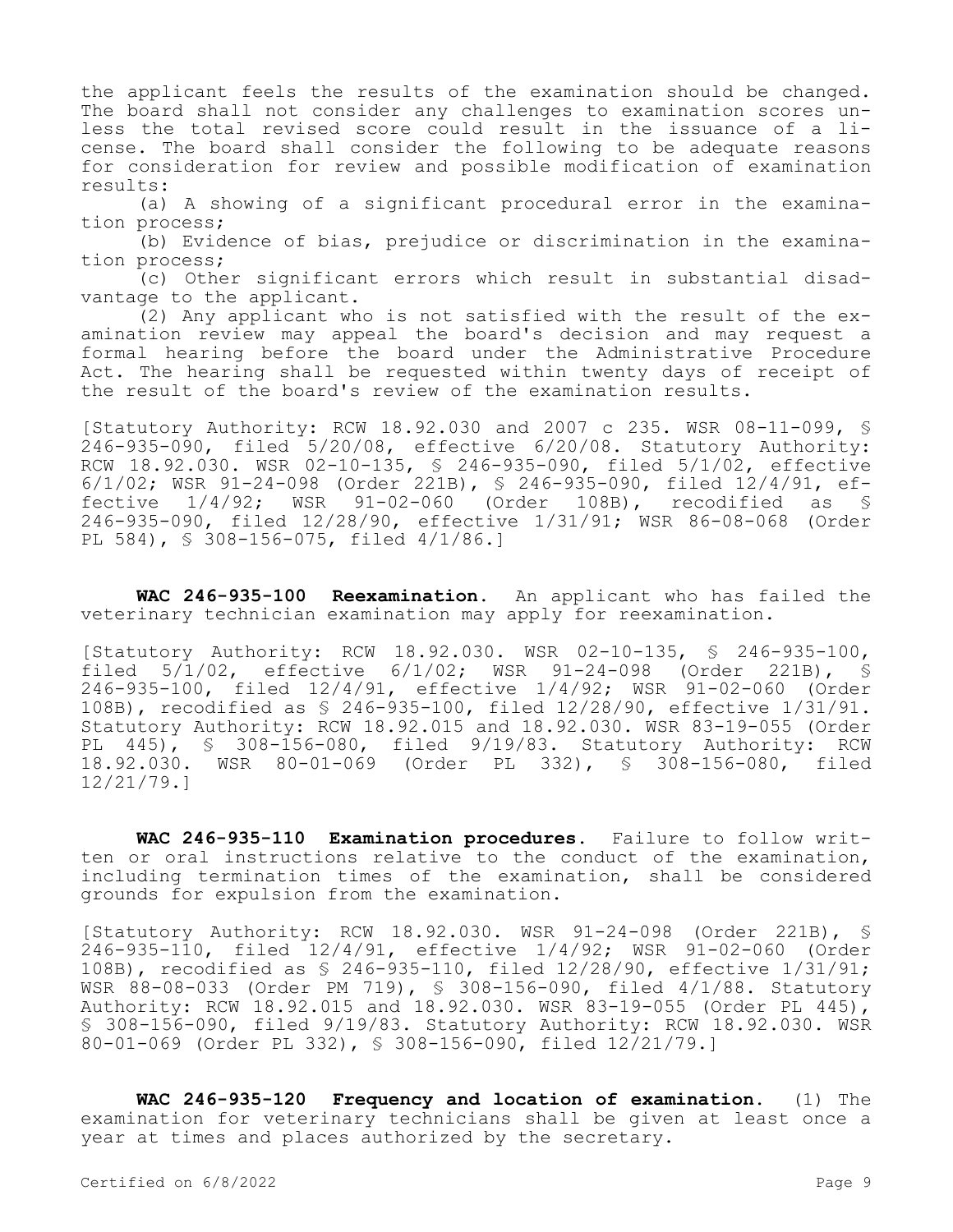(2) If the applicant fails to appear for examination at the designated time and place, the applicant will forfeit the examination fee unless the applicant has notified the department of health in writing of an inability to appear for the scheduled exam at least five days before the designated time.

[Statutory Authority: RCW 18.92.030. WSR 02-10-135, § 246-935-120, filed 5/1/02, effective 6/1/02; WSR 91-24-098 (Order 221B), § 246-935-120, filed 12/4/91, effective 1/4/92; WSR 91-02-060 (Order 108B), recodified as § 246-935-120, filed 12/28/90, effective 1/31/91; WSR 88-08-033 (Order PM 719), § 308-156-100, filed 4/1/88. Statutory Authority: RCW 18.92.015 and 18.92.030. WSR 83-19-055 (Order PL 445), § 308-156-100, filed 9/19/83. Statutory Authority: RCW 18.92.030. WSR 80-01-069 (Order PL 332), § 308-156-100, filed 12/21/79.]

**WAC 246-935-135 How to obtain a temporary practice permit while the national background check is completed.** Fingerprint-based national background checks may cause a delay in licensing. Individuals who satisfy all other licensing requirements and qualifications may receive a temporary practice permit while the national background check is completed.

(1) A temporary practice permit may be issued to an applicant who:

(a) Holds an unrestricted, active license to practice as a veterinary technician in another state that has substantially equivalent licensing standards to those in Washington state;

(b) Is not subject to denial of a license or issuance of a conditional or restricted license; and

(c) Does not have a criminal record in Washington state.

(2) A temporary practice permit grants the individual the full scope of practice as a veterinary technician.

(3) A temporary practice permit will not be renewed, reissued, or extended. A temporary practice permit expires when any one of the following occurs:

(a) The license is granted;

(b) A notice of decision on application is mailed to the applicant, unless the notice of decision on the application specifically extends the duration of the temporary practice permit; or

(c) One hundred eighty days after the temporary practice permit is issued.

(4) To receive a temporary practice permit, the applicant must:

(a) Submit the necessary application, fee(s), and documentation for the license.

(b) Meet all requirements and qualifications for the license, except the results from a fingerprint-based national background check, if required.

(c) Provide verification of having an active unrestricted license to practice as a veterinary technician from another state that has substantially equivalent licensing standards as Washington state.

(d) Submit the fingerprint card and a written request for a temporary practice permit when the department notifies the applicant the national background check is required.

[Statutory Authority: RCW 18.130.064, 18.130.075, and 18.92.030. WSR 10-06-056, § 246-935-135, filed 2/24/10, effective 3/27/10.]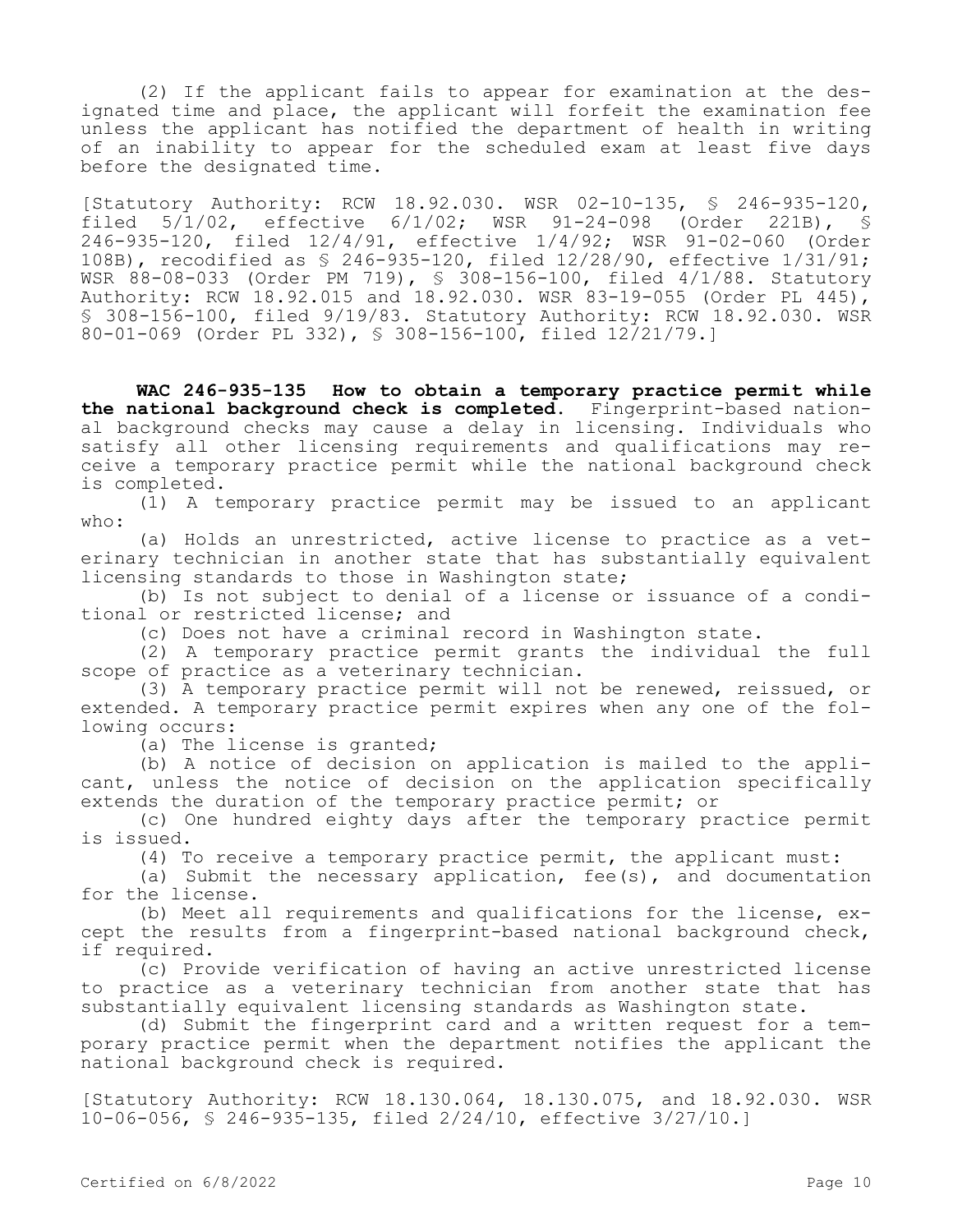#### **CONTINUING EDUCATION REQUIREMENTS**

**WAC 246-935-270 Purpose.** The standards established in WAC 246-935-270 through 246-935-310 may be cited as the "veterinary technician continuing education rules." The purpose of these rules is to establish standards of continuing education for licensed veterinary technicians. The rules provide for qualifying training methods, designating approved continuing education providers and setting minimum continuing education credit requirements.

[Statutory Authority: RCW 18.92.030. WSR 20-04-027, § 246-935-270, filed 1/28/20, effective 2/28/20. Statutory Authority: RCW 18.92.030 and 2007 c 235. WSR 08-20-126, § 246-935-270, filed 10/1/08, effective 11/1/08.]

**WAC 246-935-280 Continuing education requirement.** (1) Beginning January 1, 2020, a licensed veterinary technician shall complete twenty hours of continuing education every two years. Licensed veterinary technicians shall comply with chapter 246-12 WAC, Part 7 relating to continuing education requirements.

(2) A veterinary technician shall complete the continuing education requirements as follows:

| If continuing education is<br>due on the veterinary<br>technician's renewal date<br>$1n$ : | The next continuing<br>education due date is on<br>the veterinary technician's<br>renewal date in the year<br>below and every two years<br>thereafter: |
|--------------------------------------------------------------------------------------------|--------------------------------------------------------------------------------------------------------------------------------------------------------|
| 2020                                                                                       | 2022                                                                                                                                                   |
| 2021                                                                                       | 2023                                                                                                                                                   |
|                                                                                            | 2024                                                                                                                                                   |

(3) The board may audit up to twenty-five percent of veterinary technicians after the license is renewed and may audit a veterinary technician for cause.

(a) Upon request by the board, the veterinary technician is responsible for submitting documentation of completed continuing education. Documentation must include, at a minimum:

(i) The name and credentials or qualifications of the continuing education provider;

(ii) The date of attendance or completion;

(iii) Course title or subject; and

(iv) The number of hours earned.

(b) Documentation for continuing education earned pursuant to WAC 246-935-295 (2)(b) must include, in addition to (a)(i) through (iv) of this subsection, a list of attendees, and materials that sufficiently describe the content of the presentation.

(c) Failure by a veterinary technician to cooperate with an audit or provide the requested proof of continuing education to the board is grounds for disciplinary action.

[Statutory Authority: RCW 18.92.030. WSR 20-04-027, § 246-935-280, filed 1/28/20, effective 2/28/20. Statutory Authority: RCW 18.92.030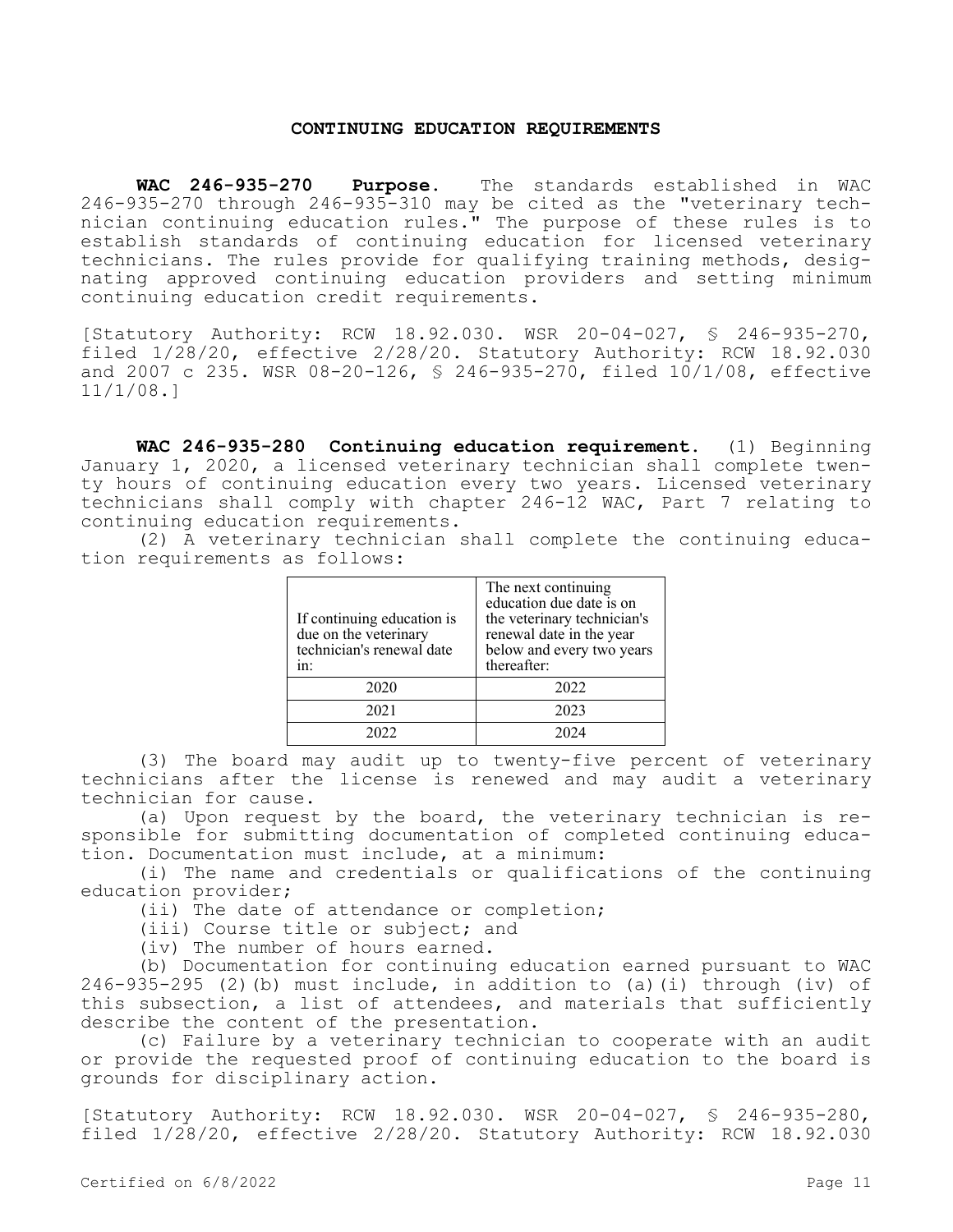and 2007 c 235. WSR 08-20-126, § 246-935-280, filed 10/1/08, effective 11/1/08.]

**WAC 246-935-285 Approval of courses.** The board will not authorize or approve specific continuing education courses or materials. All continuing education courses must be provided by organizations, institutions, or individuals in WAC 246-935-290 and contribute to the professional knowledge and development of the practitioner, enhance services provided to patients, and contribute to the practitioner's ability to deliver current standards of care. The board will accept continuing education that reasonably falls within these criteria, and relies upon the integrity of each individual practitioner, as well as that of program sponsors, in complying with this requirement. Courses cannot be exclusively for product promotion. The board reserves the right to not accept credits from any area for any practitioner if, upon auditing, the board determines that a course or material did not provide appropriate information or training.

[Statutory Authority: RCW 18.92.030. WSR 20-04-027, § 246-935-285, filed 1/28/20, effective 2/28/20.]

**WAC 246-935-290 Organizations, institutions, or individuals approved by the veterinary board to provide continuing education courses.** The board approves veterinary technician continuing education courses provided by organizations, institutions, or individuals (providers) including, but not limited to, the following:

(1) Any board approved college or school of veterinary medical technology.

(2) Any international, national, state, provincial, regional or local veterinary technician association.

(3) National Association of Veterinary Technicians in America (NAVTA).

(4) A veterinary technician specialist who is certified by a veterinary technician specialty (VTS) academy recognized by NAVTA when teaching a course within his or her area of specialty.

(5) All veterinary technician specialty academies recognized by NAVTA.

(6) The Washington state association of veterinary technicians (WSAVT).

(7) Organizations, institutions, or individuals approved for veterinarians in WAC 246-933-460.

[Statutory Authority: RCW 18.92.030. WSR 20-04-027, § 246-935-290, filed 1/28/20, effective 2/28/20; WSR 16-16-070, § 246-935-290, filed 7/28/16, effective 8/28/16. Statutory Authority: RCW 18.92.030 and 2007 c 235. WSR 08-20-126, § 246-935-290, filed 10/1/08, effective 11/1/08.]

## **WAC 246-935-295 Categories and methods of continuing education activities.** (1) Categories of continuing education:

(a) Scientific or clinical. A minimum of fourteen scientific or clinical credit hours must be earned in any two-year reporting period. Credits must be obtained through education offered by an approved provider listed in WAC 246-935-290.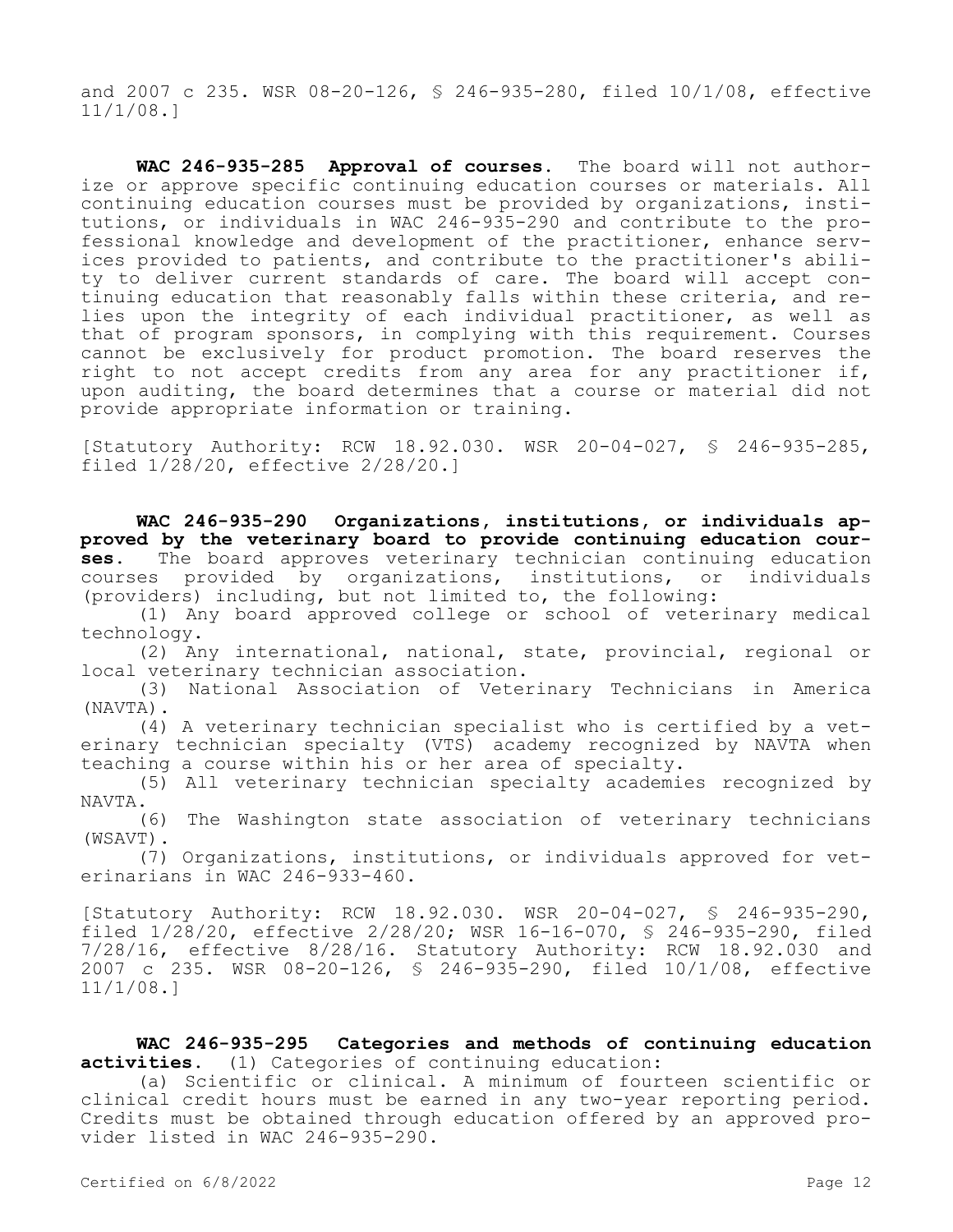(b) Practice management or professional development. A maximum of six practice management or professional development credit hours may be claimed in any two-year reporting period.

(2) Methods by which continuing education may be obtained:

(a) Live attended courses. There is no limit for credit hours earned through live courses attended remotely, provided that attendees have the documented opportunity to question the instructor, hear the questions of other attendees, and receive responses in real time. The course must be obtained through education offered by an approved provider listed in WAC 246-935-290.

(b) Teaching. A maximum of six teaching credit hours may be claimed in any two-year reporting period. Qualifying courses must either meet the criteria under WAC 246-935-290 or must be presented through an accredited health care learning institution. Courses must be presented to veterinary technicians, other credentialed health care providers, or students of health care professions. Three credit hours will be granted for each course hour taught. Credit will be granted for only the first time a course is taught.

(c) Preprogrammed materials. Preprogrammed educational materials are noninteractive and may be presented in any form of printed or electronic media. A maximum of six credit hours may be claimed in any two-year reporting period for completion of preprogrammed educational materials. The materials must be obtained through education offered by an approved provider listed in WAC 246-935-290, and must require successful completion of an examination or assessment.

[Statutory Authority: RCW 18.92.030. WSR 20-04-027, § 246-935-295, filed 1/28/20, effective 2/28/20.]

**WAC 246-935-305 Veterinary technician suicide prevention educa-<br>tion.** A licensed veterinary technician or a retired active licensed **tion.** A licensed veterinary technician or a retired active licensed veterinary technician shall complete a board-approved, one-time training in suicide prevention that is at least three hours in length. Training must include suicide awareness and prevention, mental health and well-being, and imminent harm by lethal means.

(1) This training must be completed by the end of the first full continuing education reporting period after July 1, 2022, or during the first full continuing education reporting period after initial licensure, whichever is later.

(2) The board accepts only courses that are listed on the board's website.

(3) Training completed between June 11, 2020, and June 30, 2022, that meets the requirements of subsection (2) of this section, is accepted as meeting the one-time training requirement of this section.

(4) The hours spent completing the training in suicide prevention under this section count toward meeting applicable continuing education requirements for veterinary technician license renewal.

[Statutory Authority: RCW 18.92.030, 18.92.280, and 2020 cc 229 and 76. WSR 22-11-062, § 246-935-305, filed 5/16/22, effective 6/16/22.]

**WAC 246-935-310 Exceptions.** The board may excuse from or grant an extension of continuing education requirements to a licensed veterinary technician due to illness or other extenuating circumstances.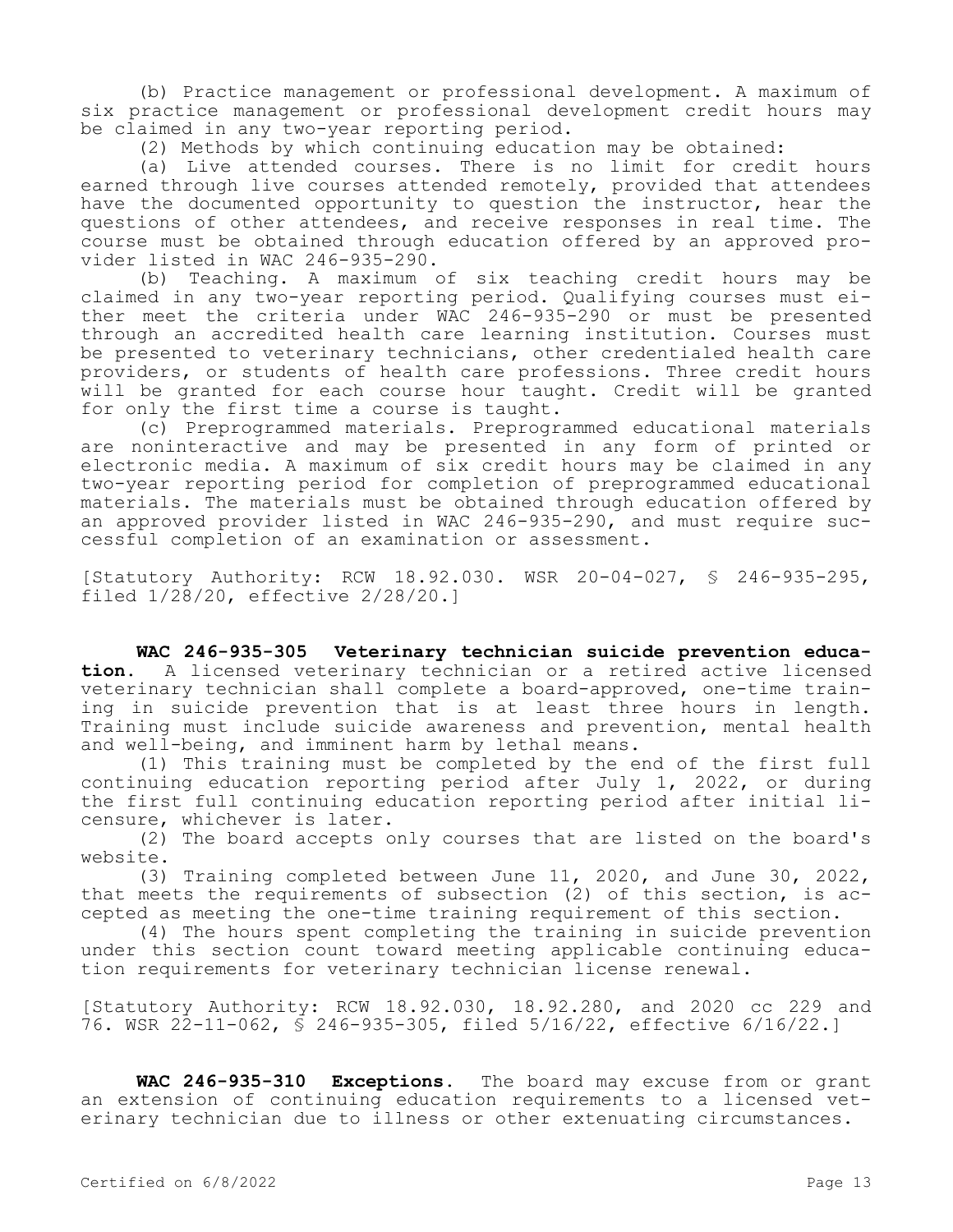Licensees seeking an extension must petition the board, in writing, at least thirty days prior to the end of the reporting period.

[Statutory Authority: RCW 18.92.030. WSR 20-04-027, § 246-935-310, filed 1/28/20, effective 2/28/20. Statutory Authority: RCW 18.92.030 and 2007 c 235. WSR 08-20-126, § 246-935-310, filed 10/1/08, effective 11/1/08.]

## **PREPARATION AND ADMINISTRATION OF LEGEND DRUGS, NONLEGEND DRUGS AND CONTROLLED SUBSTANCES**

**WAC 246-935-400 Citation and purpose.** As provided in RCW 18.92.013, the purpose of WAC 246-935-400 through 246-935-440, unless the context clearly requires otherwise, is to define and clarify nondiscretionary functions used in preparing, and administration of, legend drugs, nonlegend drugs, and controlled substances that may be delegated by a veterinarian to a licensed veterinary technician. The supervising veterinarian shall have legal responsibility for the health, safety, and welfare of the animal patient which the licensed veterinary technician serves. The supervising veterinarian shall delegate animal health care tasks only if the licensed veterinary technician is qualified to perform the task and the task is not precluded by the medical condition of the animal patient.

[Statutory Authority: RCW 18.92.030 and 18.92.013. WSR 10-06-086, § 246-935-400, filed 3/1/10, effective 4/1/10.]

**WAC 246-935-410 Definitions.** The definitions in this section apply throughout WAC 246-935-400 through 246-935-440 unless the context clearly requires otherwise.

**"Administer"** means the direct application of a drug whether by injection, inhalation, ingestion, or any other means, to the body of a patient.

**"Controlled substance"** means a drug, substance, or immediate precursor included in Schedules I through V as set forth in federal or state laws, or federal or pharmacy quality assurance commission rules.

**"Deliver"** or **"delivery"** means the actual, constructive, or attempted transfer from one person to another of a legend drug or controlled substance, whether or not there is an agency relationship.

**"Legend drugs"** means any drugs which are required by state law or regulation of the pharmacy quality assurance commission to be dispensed on prescription only or are restricted to use by practitioners only.

**"Preparing"** includes the proper selection, measuring, labeling, or packaging necessary to prepare a prescription or order from a licensed veterinarian for delivery.

[Statutory Authority: RCW 18.92.030(2). WSR 14-13-016, § 246-935-410, filed 6/6/14, effective 7/7/14. Statutory Authority: RCW 18.92.030 and 18.92.013. WSR 10-06-086, § 246-935-410, filed 3/1/10, effective  $4/1/10.1$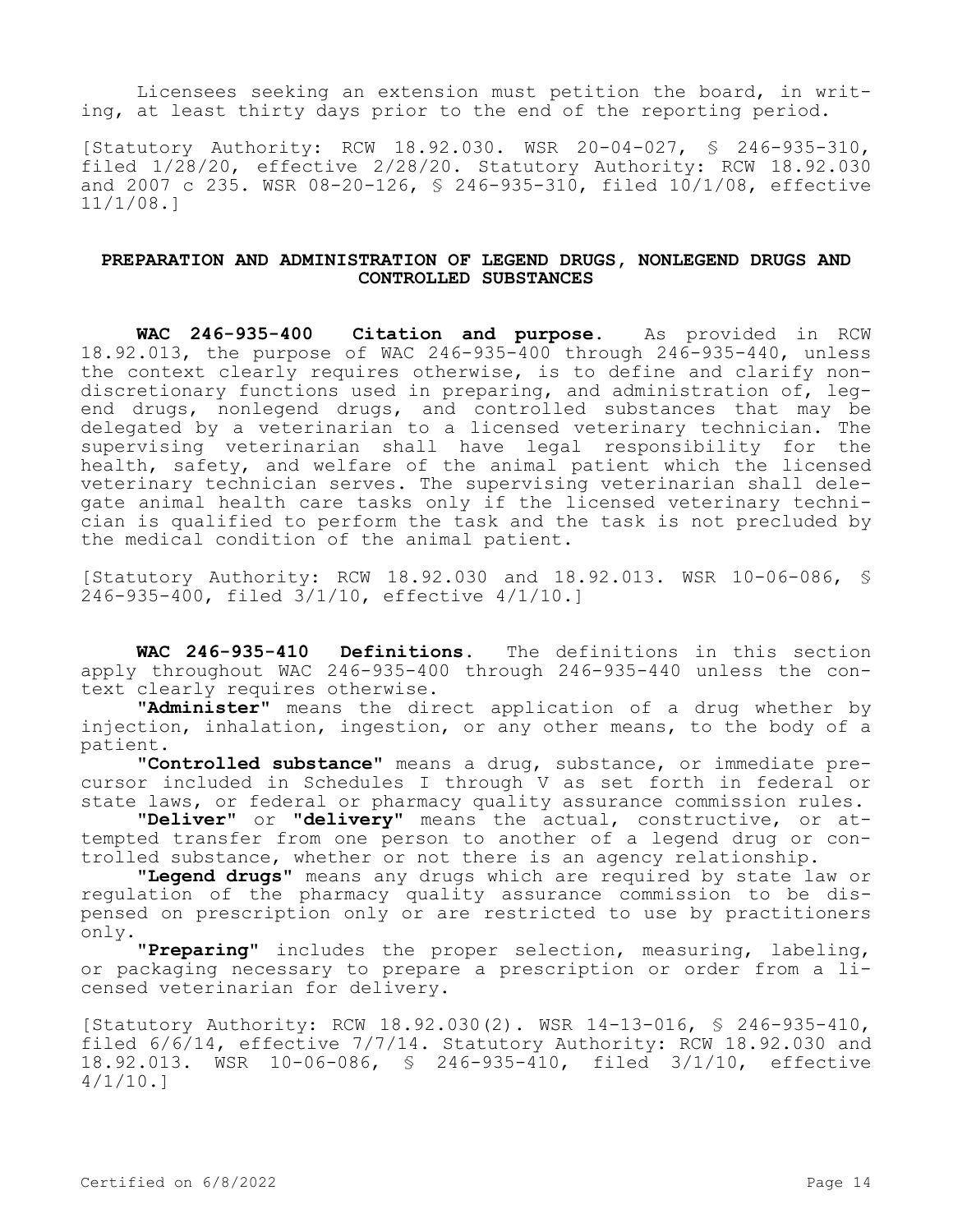**WAC 246-935-420 Delegated nondiscretionary functions used in preparing, and the administration of, legend drugs, nonlegend drugs and controlled substances.** Nondiscretionary functions, tasks or actions used in preparing, and the administration of, legend drugs, nonlegend drugs and controlled substances, delegated orally or in writing by the supervising veterinarian to the licensed veterinary technician are:

- Accessing the drug;
- Selecting the appropriate quantity;
- Packaging and labeling of the drug;
- Administering the drug to the animal patient; and
- Delivery of the drug to the owner or authorized agent.

[Statutory Authority: RCW 18.92.030 and 18.92.013. WSR 10-06-086, § 246-935-420, filed 3/1/10, effective 4/1/10.]

**WAC 246-935-430 Controlled substance storage and records.** (1) Under WAC 246-933-320, it is the responsibility of a licensed veterinarian to assure that:

(a) All controlled substances are maintained in a locked cabinet or other suitable secure container according to federal and Washington state laws;

(b) Controlled substance records are readily retrievable, according to federal and Washington state laws. Records shall be maintained in sufficient detail to account for the receipt, use, and disposition of all controlled substances.

(2) A licensed veterinary technician shall ensure that proper storage and records of controlled substances are maintained during the performance of delegated functions related to controlled substances.

[Statutory Authority: RCW 18.92.030 and 18.92.013. WSR 10-06-086, § 246-935-430, filed 3/1/10, effective 4/1/10.]

**WAC 246-935-440 Maintenance of patient medical records.** The licensed veterinary technician shall include sufficient information in the patient medical record to document the care and treatment provided by the licensed veterinary technician. The records relating to delegated nondiscretionary functions used in preparing, and the administration of, legend drugs, nonlegend drugs and controlled substances shall, at a minimum, include dosage and route of the drugs prepared, administered, or delivered in response to a prescription or order from a licensed veterinarian.

[Statutory Authority: RCW 18.92.030 and 18.92.013. WSR 10-06-086, § 246-935-440, filed 3/1/10, effective 4/1/10.]

**WAC 246-935-990 Veterinary technician fees and renewal cycle.**  (1) Licenses must be renewed every year on the practitioner's birthday as provided in chapter 246-12 WAC, Part 2.

(2) The following nonrefundable fees will be charged:

**Title of Fee Fee Initial state license**